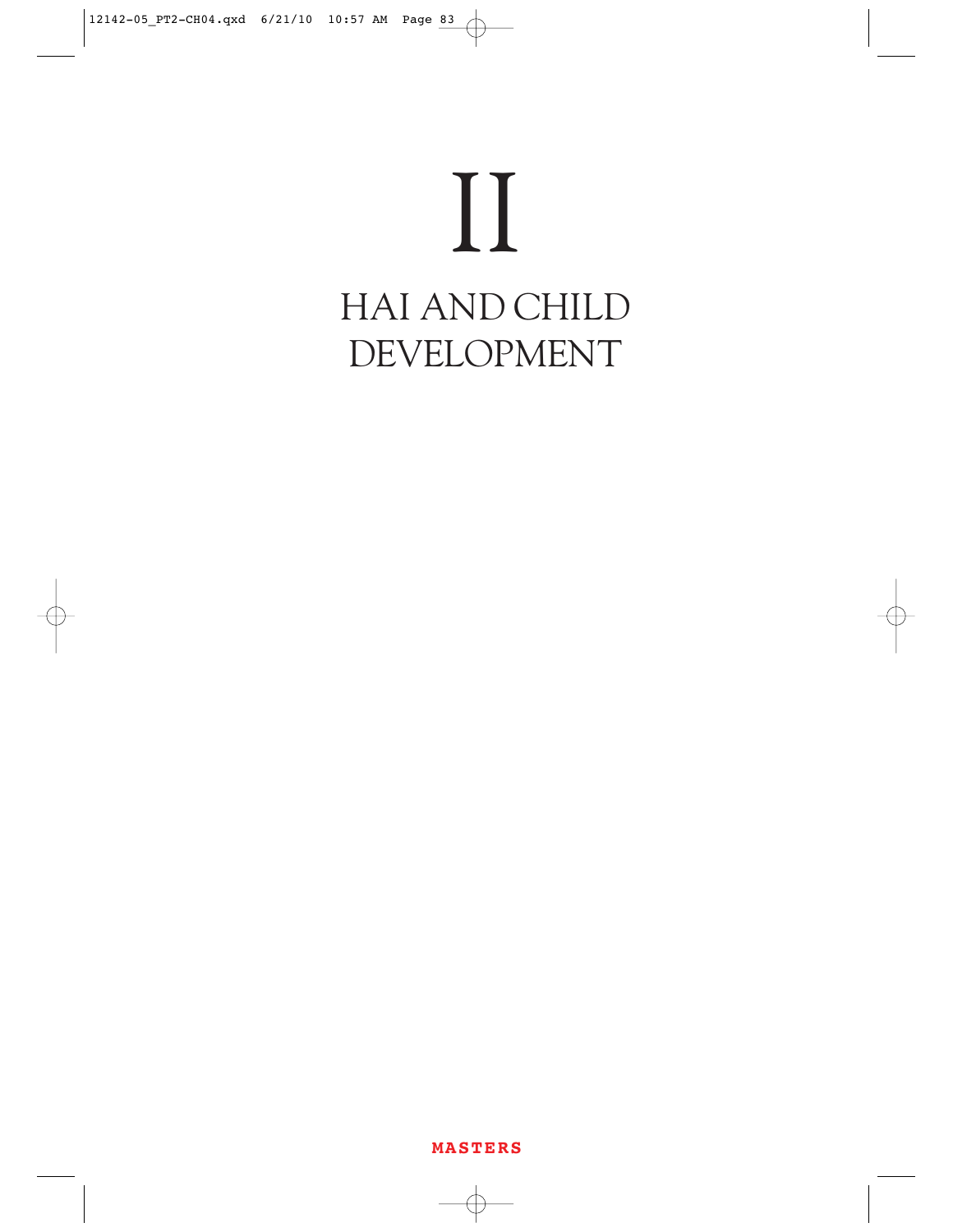**MASTERS**

 $\bigoplus$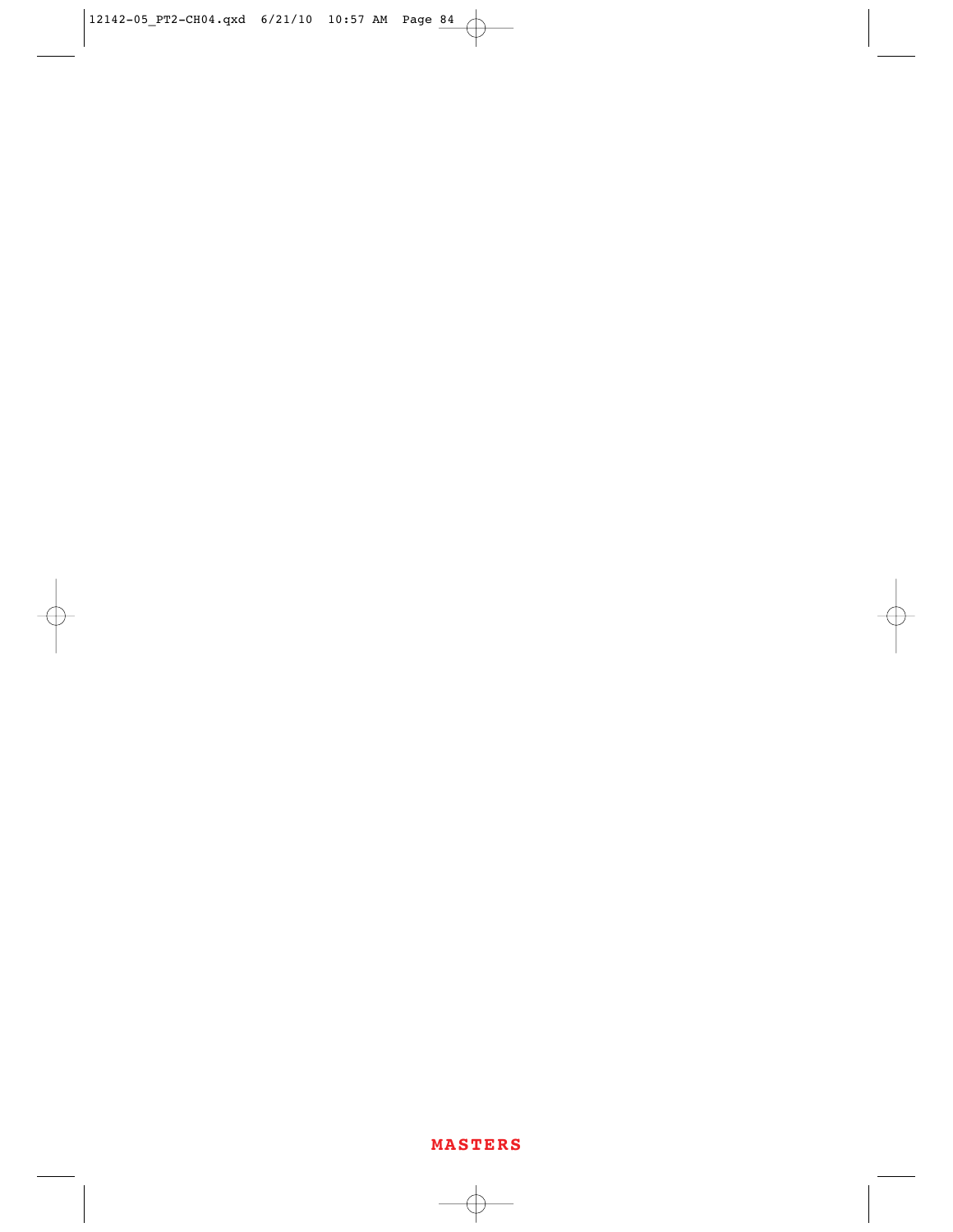# 4

## HOW VERY YOUNG CHILDREN THINK ABOUT ANIMALS

JUDY S. DELOACHE, MEGAN BLOOM PICKARD, AND VANESSA LOBUE

Throughout human history, people have lived in proximity to animals. For early humans and their primate ancestors, avoiding predation by animals, scavenging or hunting animals to eat, and recognizing conspecifics constituted crucial elements of survival. Those who were more successful at meeting these challenges enjoyed a survival advantage (Barton, Briggs, Eisen, Goldstein, & Patel, 2007; Hart & Sussman, 2005; Stiner, 1994).

Archaeological excavations of prehistoric settlements have unearthed a wealth of evidence of direct human–animal interaction (HAI) and of the importance of other animals to early humans and of direct HAI (Curtis, 2006). Depictions of animals abound in some of the earliest known art, from the famous Pleistocene paintings of horses and buffaloes on the walls of European caves to ancient aboriginal rock paintings of wallabies, turtles, and fish in Australia. Egyptian effigies of animal gods date as far back as 5500 BC.

Early people made tools and weapons from animal bones, dressed in animal skins, and adorned themselves with jewelry fashioned from animal bones

The research summarized in this chapter was supported by research grant 0819508 from the National Science Foundation and a Merit Award from the National Institutes of Health.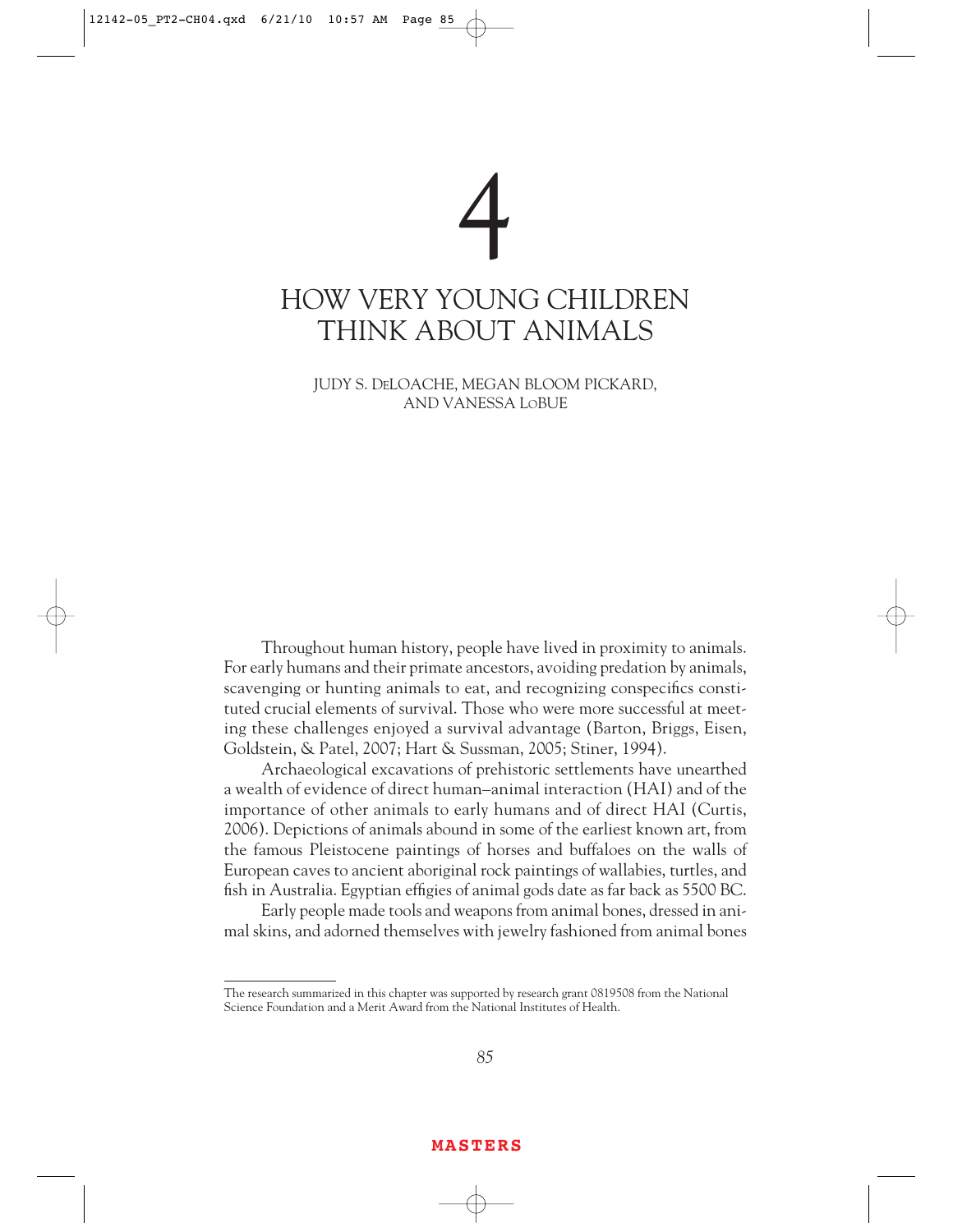and teeth. Eventually, some types of animals were drafted to play a variety of vital roles in early human societies—such as lookout, guard, beast of burden, mode of transportation, source of power—all of which they continue to fulfill in various parts of the world today.

In addition, and more to the point of this volume, some types of animals came to serve as human companions and targets of affection: Some animals became pets. Very early evidence of the existence of pets—and of their importance to their masters—comes from ancient Egypt, where various animals were often embalmed, put in sarcophagi, and entombed with their masters.

Today, 60% of American households have at least one pet in residence. There are even more—70%—in homes with children (Weise, 2007). Children pay attention to these animals, as shown by the fact that some of the most frequently occurring words in infants' early vocabularies are "cat," "dog," and the names of family pets (Nelson, 1973; Tardif et al., 2008). Many children develop extremely important relationships with their family pets.

This chapter examines how and why infants exhibit a greater attentional and emotional attraction toward animals than toward other types of stimuli and the implications of such early preferences. The chapter begins with an overview of biophilia theory and the animate-monitoring hypothesis. Next, it describes four experiments conducted regarding infants' visual attention to animals.

#### BIOPHILIA

Several decades ago, E. O. Wilson (1984) introduced the concept of "biophilia," proposing that a fundamental aspect of human nature is our innate affinity for life and lifelike processes. He proposed that humans possess an affinity for nature and life as a result of our evolutionary past—the landscapes we inhabited and the animals with which we shared them. Wilson's original contention was that biophilia encompasses not only positive affiliations that humans have with nature and animals, but also negative orientations, such as the common fear of snakes. The research that has been conducted in the biophilia tradition has focused primarily on the positive bonds humans have with animals, particularly the benefits from anima interaction.

Given the history of close interaction and mutual dependence of humans and other animals, might humans have an inherent affinity for animals? According to Wilson's (1984) concept of biophilia, the answer is yes. Wilson proposed that we have an evolved tendency to pay attention to animals, arguing that such an inclination would have had adaptive value in our evolutionary history. A high degree of attention to other species would have facilitated the rapid detection of dangerous predators, delicious prey, and conspecifics all of which are important regarding survival and passing on one's genes.

*86 DELOACHE, BLOOM PICKARD, & LOBUE*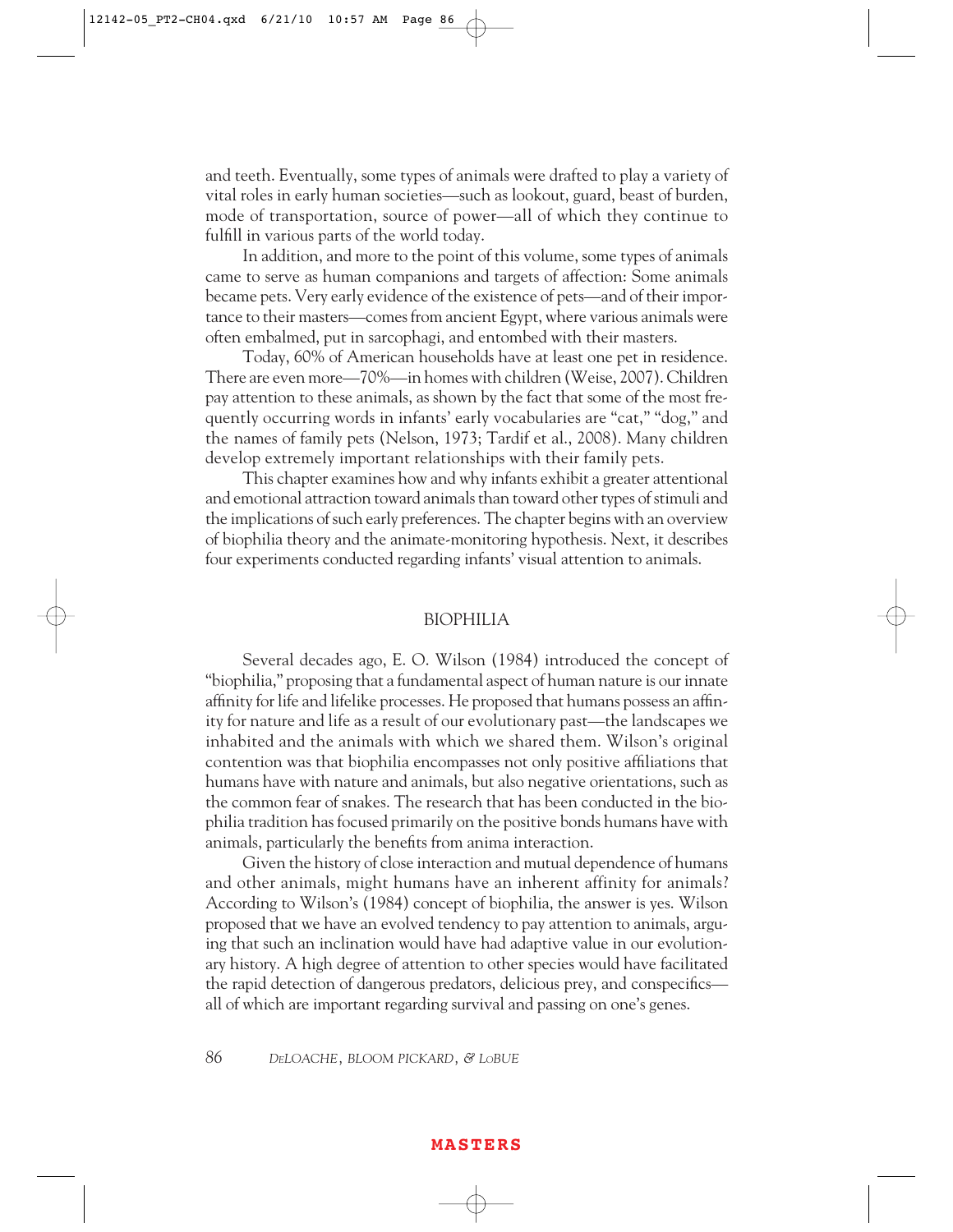Much of the research to date in the biophilia tradition has focused on the appeal and benefits of natural landscapes for adults. For example, simply looking through a window increases subjective well-being and productivity in the workplace (Kahn et al., 2007) and promotes healing in hospitalized patients (Ulrich, 1984). Adults report a strong preference for natural landscapes over built ones (Kaplan & Kaplan, 1989). Perhaps biophilia contributes to the frequency with which people build and rebuild beach-front residences, despite the high likelihood of further danger from hurricanes and flooding.

#### ANIMATE-MONITORING HYPOTHESIS

Recently, the animate-monitoring hypothesis was proposed by New, Cosmides, and Tooby (2007). Their claim is that an important aspect of the human visual attention system is an evolved tendency to monitor the environment for the presence and location of animals and other humans, two categories that have always constituted both opportunities and dangers with respect to our survival. Consequently, our attention is more readily recruited by other humans and animals than by inanimate entities.

In support of their hypothesis, New et al. (2007) reported a set of studies in which adults participated in a change–detection task. The participants were presented with a series of brief exposures of photographs of natural scenes. Their task was to respond as quickly as they could whenever they detected a change from one picture to the next. Some of the time, the pictures in a sequence were identical. Other times, there was some difference in the position of either an animal or an inanimate object.

The participants more rapidly and more reliably detected changes in the animal location than changes in the object location. For example, they were faster to detect when an elephant appeared in a new place than when a truck did. This result was interpreted by the authors as evidence for an evolved attentional priority for the detection of animate over inanimate stimuli.

In related research, LoBue and DeLoache (LoBue, 2010; LoBue & DeLoache, 2008, 2010) reported results for very young children that are consistent with the findings of New et al. (2007). LoBue and DeLoache established that preschool children detect the presence of snakes and spiders more rapidly than a variety of other stimuli. In these studies, 3-year-old children and their accompanying parents were shown a series of highly realistic color photographs, arranged in  $3 \times 3$  matrices. The task is to find and touch as quickly as possible a single target stimulus among the other eight nontargets. For example, there may be one snake photo among eight frog photos. In a series of studies, 3-year-old children and adults reliably detected snakes more

*HOW VERY YOUNG CHILDREN THINK ABOUT ANIMALS 87*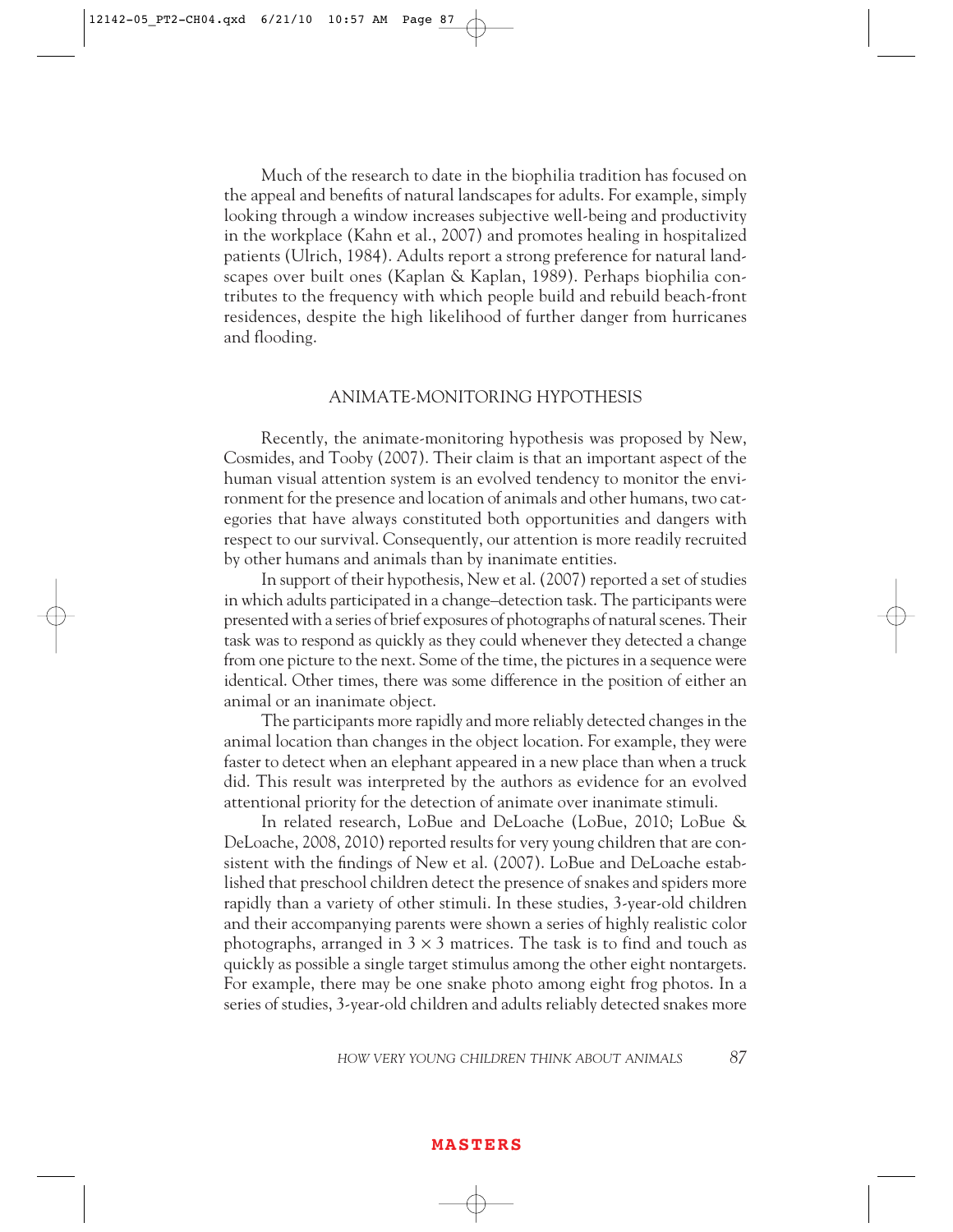rapidly than a variety of different distracters. These results offer evidence for a priority in the visual system for the detection of threat-relevant stimuli.

### VISUAL ATTENTION TO ANIMALS IN INFANCY

#### **Biological Motion Preference in Newborns**

Recent evidence that humans are particularly attuned to animals right from the start comes from research conducted with newborns. Simion, Regolin, and Buff (2008) recently reported that newborns have a preference for looking at biological motion. In a series of studies, infants were shown pairs of point-light displays with both displays composed of the same number of lights. One display specified biological motion (a moving hen) and the other nonbiological (random) movement. The infants looked significantly longer at the biological than the random motion, suggesting that it was more coherent to them. (A preference for watching biological movement has also been documented in chickens.) Thus, enhanced attention to biological movement is common, both ontogenetically and phylogenetically.)

#### **Early Attention to Animals**

A primary question addressed in our research is whether infants have a preference for animals. We conducted two experiments to explore this idea. In Experiment 1, we tested whether infants in the first year of life would pay more attention to films of real animals than to films of inanimate objects. Using a standard visual attention protocol, we presented 16 infants of various ages (4–12 months) with 10 pairs of films. Each pair consisted of one film of animals and one of inanimate objects. From films of the infants' eye movements, we recorded how long they looked at the various stimuli. Figure 4.1 shows an infant participating in the research.

All of the highly realistic films depicted one or more animals or objects moving in a natural landscape. For example, the scenes of animals included an elephant walking down a slope, a dolphin swimming through water, and a bird flying. The inanimate object films included automobile traffic on a highway, a sailboat, and a helicopter landing on a building. Because the infants had had little or no exposure to most of the types of animals and objects that appeared in the films, any preference they expressed could not be based on experience. Figure 4.2 shows the average looking times for the animal and object stimuli.

The results were straightforward and quite dramatic: The infants responded substantially more to the animate than to the inanimate stimuli,

*88 DELOACHE, BLOOM PICKARD, & LOBUE*

**Fig. 2**

**Fig. 1**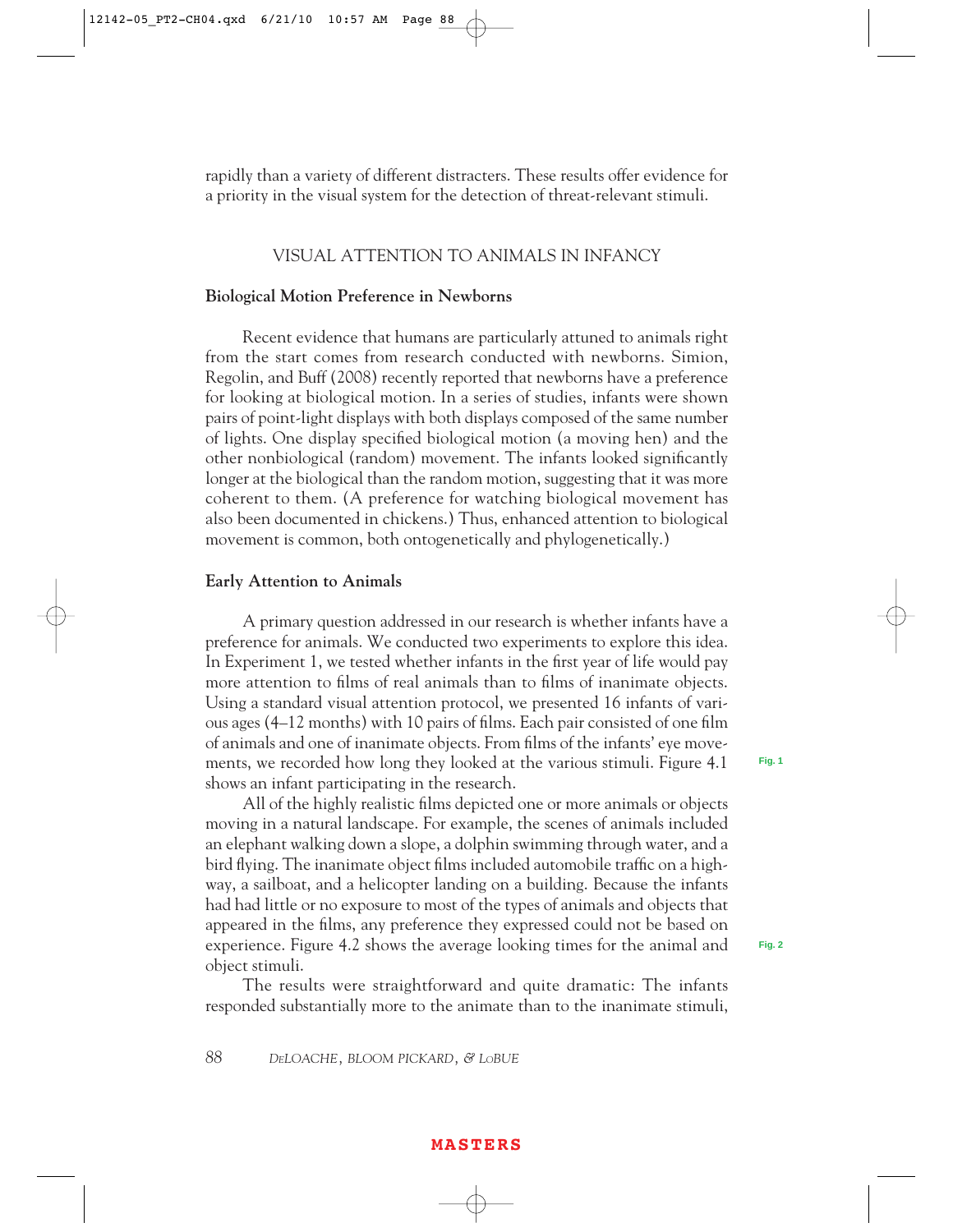

Figure 4.1. This 9-month-old is pointing and making excited sounds to the animal that she sees on the screen, ignoring the inanimate object beside it. (Her mother wears a blindfold to ensure that she does not influence her childís behavior.) Wilson, E. O. (1984). Biophilia. Cambridge, MA: Harvard University Press.

both in terms of visual attention and affective behavior. As Figure 4.2 shows, the infants in both age groups looked substantially and significantly longer at the animals than at the inanimate stimuli. Strikingly, not a single infant preferred objects over animals; all but two showed the pattern of looking longer at the animals.

Such a high degree of similarity in the pattern of responses for an entire group of infants is extremely rare, especially for a group comprising such a range of ages. (Most studies with infants involve tightly constrained age groups.) Further evidence of the strength of the difference in responding to animate and inanimate stimuli is the fact that there were no individual differences as a function of either gender or prior experience with animals. The strong preference for animals is also evident in the infants' responses to the 20 individual stimuli. Of the 12 pictures that they looked at longest, 9 were of animals. (Interestingly, the other three—pinwheel, windmill, and lawn ornament—all involved spinning parts.)

Not only did the infants look at the animals more, but they also directed significantly more emotional responses—all positive—toward the animals

*HOW VERY YOUNG CHILDREN THINK ABOUT ANIMALS 89*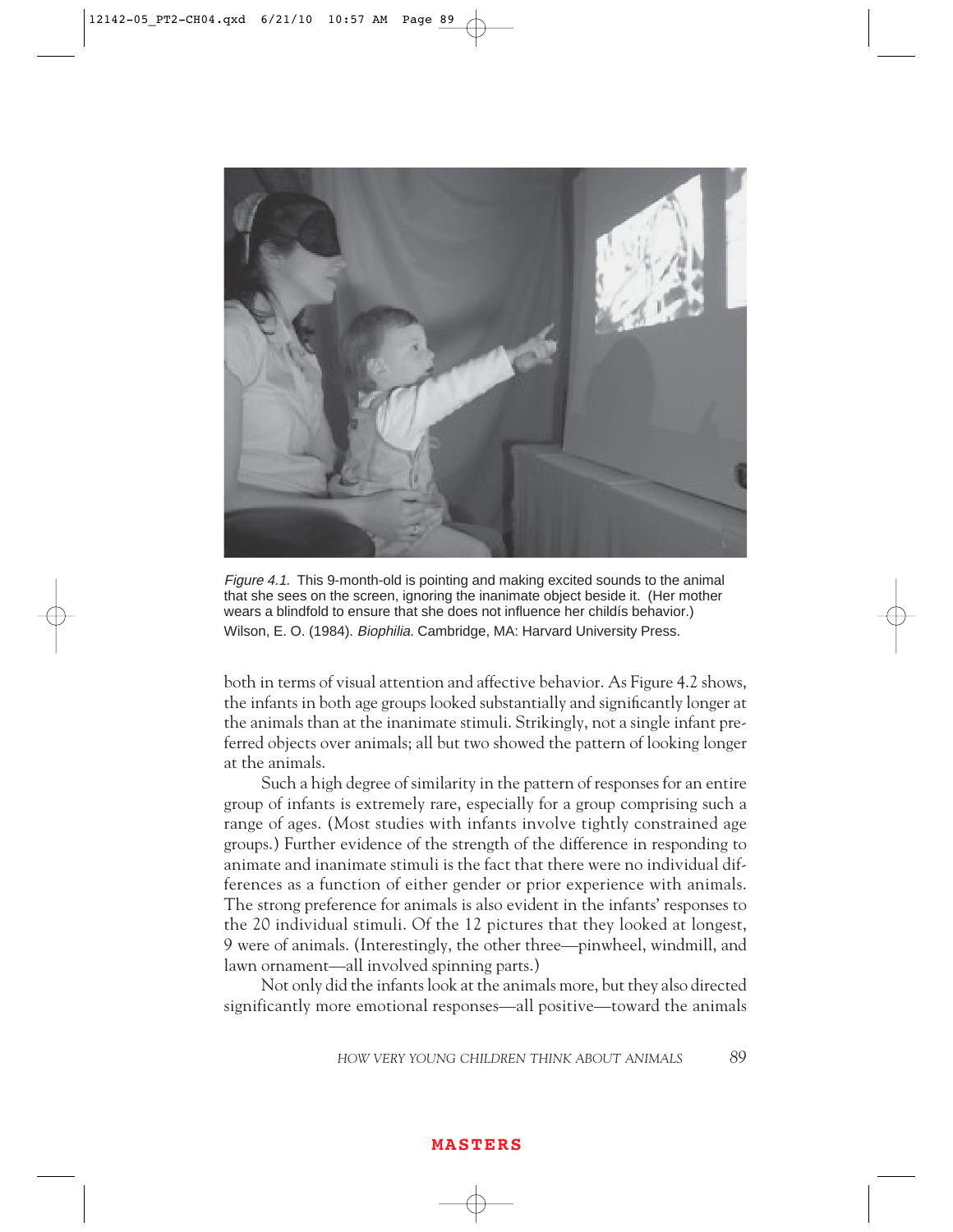

Animals Objects

Figure 4.2. Looking times by the two age groups to the animate and inanimate stimuli.

than the objects. They frequently smiled, laughed, and waved at the animals, and one child even blew kisses at some of them. The infants virtually never directed any of these affective behaviors toward the inanimate objects. The results of this study thus document for the first time not only that humans have a preference for animate stimuli from early in life but also that the preference is remarkably robust.

In Experiment 2, we probed the basis for this strong preference for attending to animals. Specifically, we asked whether infants are attracted to animals per se or primarily to animate movement. It seemed reasonable that the basis for the early animal preference we observed could be distinctive differences in how animals and inanimate objects move. If so, the preference for viewing animate entities over inanimate ones should disappear if the stimuli were stationary.

To answer this question, we presented 10 pairs of still color photographs of animals and objects to a new group of infants ages 4 to 12 months. Each photograph depicted a single focal animal or inanimate object set against a white background. (A preliminary study, in which we presented infants with still photos taken from the films used in the earlier research suggested that the stationary animals and objects against the complex natural backgrounds were not readily discernible to them.)

*90 DELOACHE, BLOOM PICKARD, & LOBUE*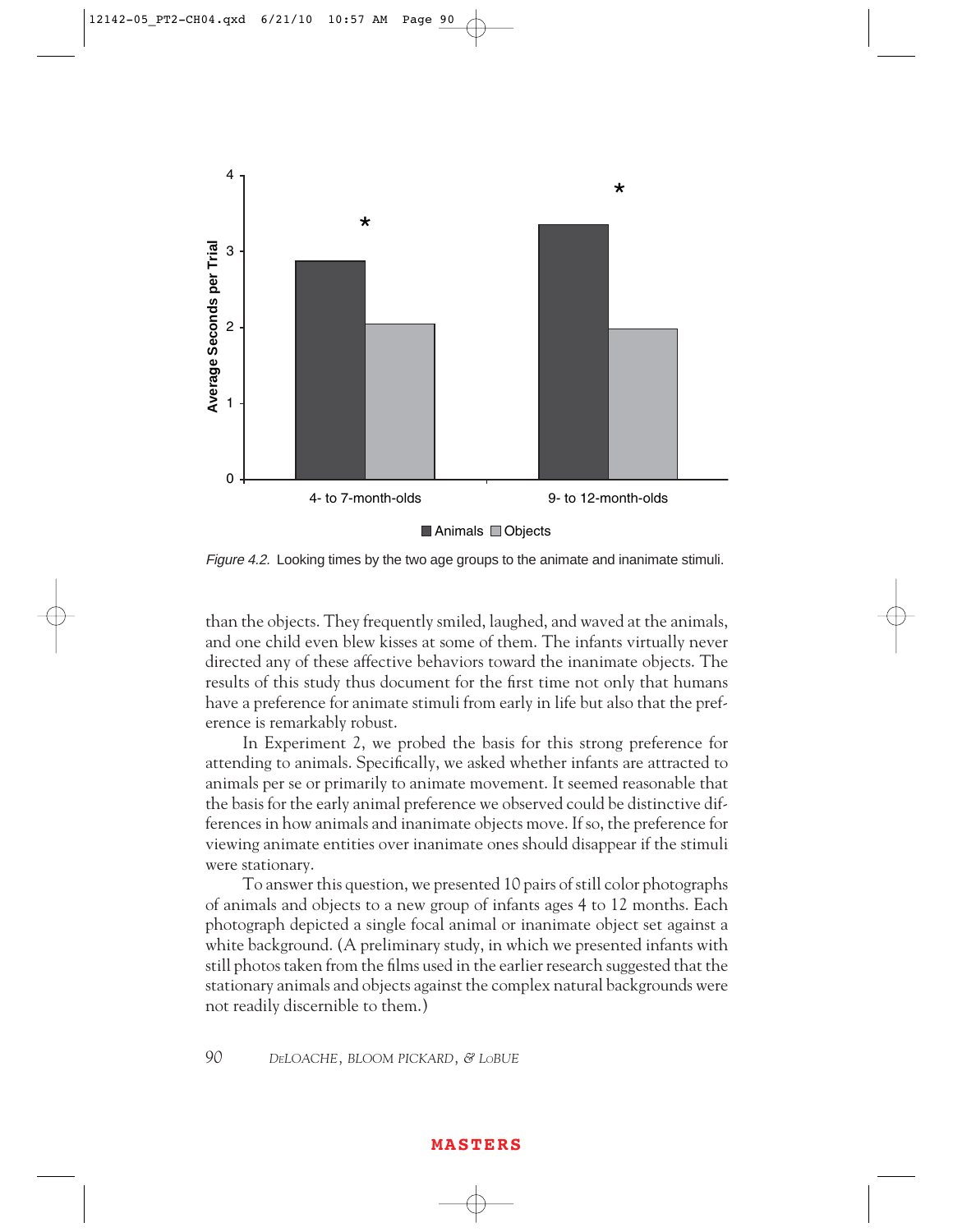Just as in Experiment 1, the infants in Experiment 2 looked significantly longer at the animals than at the inanimate objects. This difference was particularly strong among the older infants, all but one of whom paid greater attention to the animals.

Thus, the results of these two studies provide strong evidence for the existence of a preference for animate over inanimate stimuli that is evident in the first year of human life. Infants respond more, both in terms of visual attention and emotional engagement, to a range of nonhuman animals than to various inanimate entities. Although this preference is stronger when animate movement is involved, it is also present in response to stationary stimuli.

#### **Attention to Biological Motion**

For Experiment 3, we investigated whether infants' animal preference holds when only dynamic information is available to specify animals and objects. Specifically, we used point-light displays—schematic representations of motion made up of moving dots of light<sup>1</sup>—to determine the extent to which entities are recognizable solely by their patterns of movement.

Adults are highly skilled at recognizing the content of point-light displays of humans, accurately identifying type of movement (Walk & Homan, 1984), emotional state (Atkinson, Dittrich, & Gemmell, 2004), gender, age, and even the identity of individuals (Cutting & Kozlowski, 1977; Troje, Westhoff, & Lavriv, 2005). Evidence that these displays are perceived holistically as coherent biological motion—comes from the fact that inversion disrupts identification. If a point-light display of a person walking that is readily recognizable when shown upright is presented upside-down, adults no longer perceive human movement.

Infants also perceive coherent movement in point-light displays of human walking. This conclusion is supported by the fact that inversion destroys the illusion of coherent locomotion for infants just as it does for adults. Several species of nonhuman animals, including cats (Blake, 1993), pigeons (Dittrich, Lea, Barrett, & Gurr, 1998), dolphins (Herman, Morrel-Samuels, & Pack, 1990), and even visually inexperienced 1-day-old chicks (Vallortigara, Regolin, & Marconata, 2005) perceive biological motion from point-light displays and are subject to inversion effects just as are humans.

To date, there has been little research exploring humans' reactions to point-light displays depicting nonhuman animals or inanimate objects. Recent

*HOW VERY YOUNG CHILDREN THINK ABOUT ANIMALS 91*

**Ftn. 1**

<sup>1</sup> Point-light displays of human movement are typically created by attaching lights to the joints of a person and then filming in complete darkness as the person moves. Point-light displays can also be made from digital videos: In each frame of the film, lights are digitally applied to the joints of the target stimulus. When the background in the film is eliminated, the resulting image is a standard point-light display.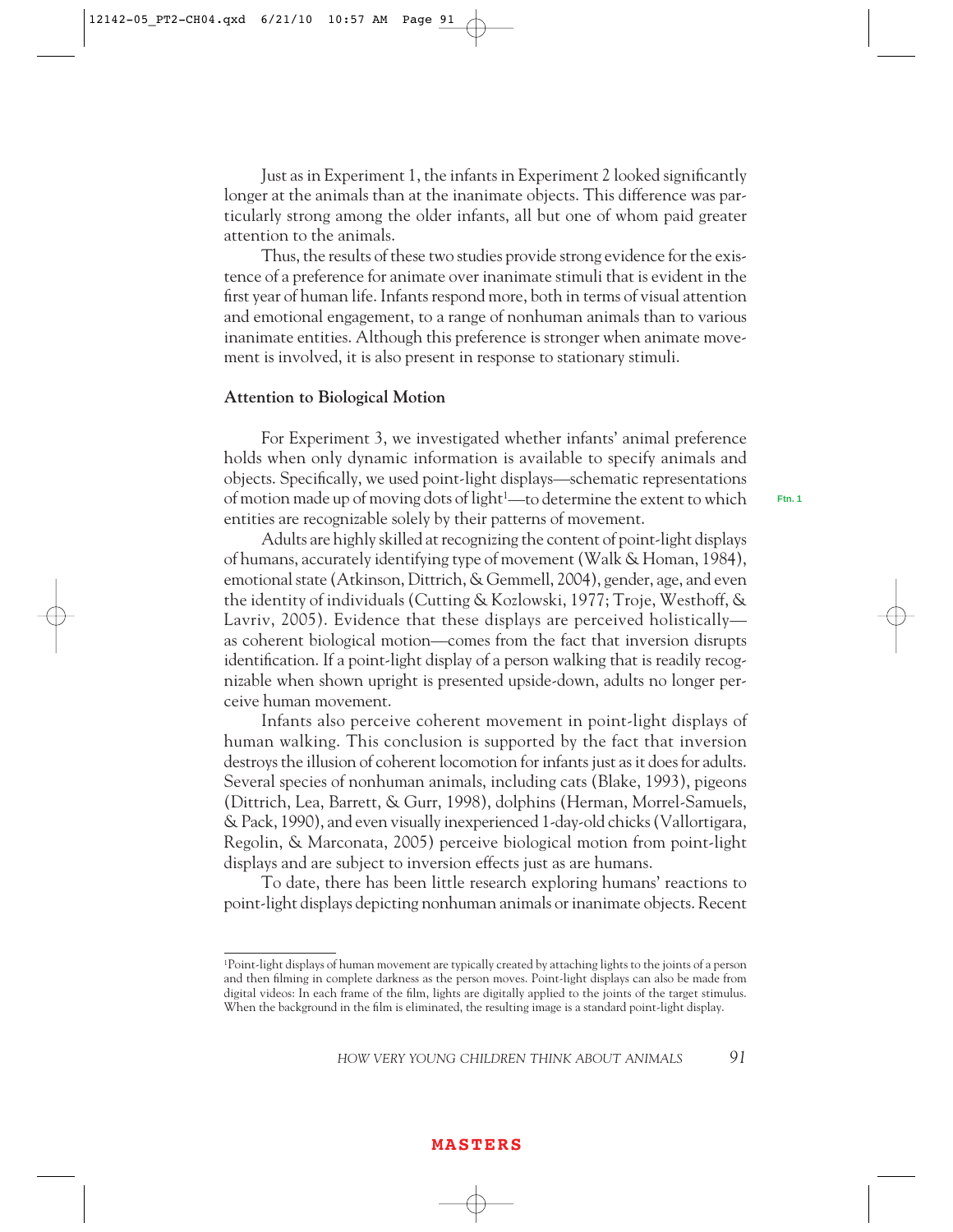evidence suggests that adults, young children, and even infants discriminate between upright point-light films of animals and inanimate objects such as vehicles. However, it is quite difficult for infants or even adults to identify the particular exemplar of a category (for example, dog vs. cow or car vs. truck) being depicted in the point-light display (Arterberry & Bornstein, 2001; Pavlova, Krageloh-Mann, Sokolov, & Birbaumer, 2001).

Some evidence from research using point-light stimuli suggests that infants prefer biological motion per se to other patterns of motion. For example, when presented with upright and inverted human point-light walkers, infants looked longer at the coherent upright human movement (Fox & McDaniel, 1982). As mentioned, even newborns visually prefer point-light displays specifying biological motion (a moving hen) over nonbiological motion (inverted hen or random movement; Simion et al., 2008).

For Experiment 3, we constructed and presented point-light displays of various moving animals and objects. Eliminating all other cues makes it possible to assess the extent to which movement alone affects behavior. The animal point-light displays each consisted of pairs of point-light representations of numerous different animals walking.

The 16 infants participated in two within-subjects conditions. In the first, they saw a pair of upright displays, one of an animal(s) and the other of an inanimate object(s). Assuming that the infants would perceive biological movement in the displays, the prediction was that the infants would look longer at the animals than the objects, as in the earlier studies with realistic films. That is just what they did, suggesting that they perceived animate movement in these abstract displays. In a second condition, the pairs of pointlight stimuli were inverted. Because adults and infants alike generally fail to recognize the content of inverted point-light displays (Bertenthal, Proffitt, & Cutting, 1984; Bertenthal, Proffitt, & Kramer, 1987), we expected that the infants would show no preference in this condition. As predicted, the infants looked equally long at the two types of upside-down stimuli.

#### **Attention to 'Super' Stimuli**

In a further effort to identify what types of information contribute to infants' perception of and preference for animals, we have recently used commercially produced animated cartoons. Animations can give the illusion of life to normally inanimate objects, as exemplified by highly popular movies such as *Beauty and the Beast* and *Cars* (Wargo, 2005). In cartoons, inanimate objects can have features that mimic animates, and they can display biological motion, as well as intentional action and emotion. They also can illustrate any of these characteristics either one at a time or in combination. As a result, any given feature or element can be manipulated independent of the

*92 DELOACHE, BLOOM PICKARD, & LOBUE*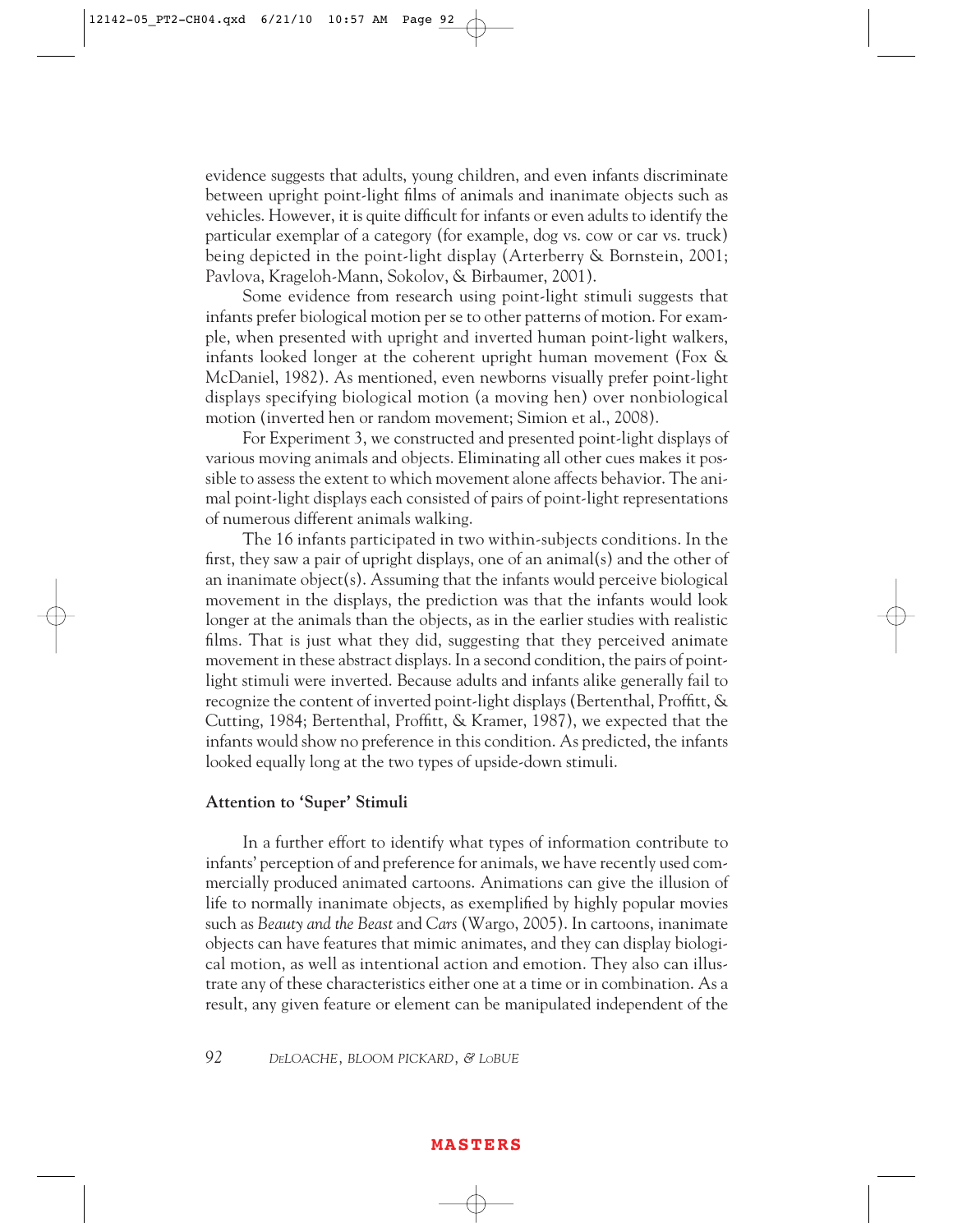others. By exaggerating particular animate features in isolation, we should be able to get a better idea of which ones are most effective for specifying animals and eliciting the attention of an infant.

In Experiment 4—the first of what will probably become a long series of studies—we showed infants (ages 4–12 months) cartoons of animals, cartoons of inanimate objects, and cartoons in which animate features were applied to inanimate objects. One example of the last category is a car that behaved as if it were a wild animal, using its tires as paws, displaying a ferocious facial expression on its grill, producing screeching calls with its front bumper, and so on. This stimulus was a particular favorite. An interesting result that emerged from this preliminary study was that the infants' highest level of preference was for "super stimuli"—cartoons that imposed greatly exaggerated features and movement patterns onto inanimate objects. (This approach may prove useful in investigating various different topics.)

As predicted, there was an overall preference for animals, with infants looking longer at both cartoon animals and animated objects than at inanimate objects. A particularly interesting result was that, overall, the infants looked longer at the animated animals than at the real animals. This result indicates that animate features, such as having a face and moving in an animate manner, are sufficient to elicit a preference in infants, regardless of the specific identity of the entity in question.

#### GENERAL DISCUSSION

The goal of the experiments described here was to explore the nature of humans' attention to animals. Of specific interest was the extent to which infants' attention is recruited by animals over inanimate stimuli. In two preliminary experiments, this question was examined by presenting infants with pairs of images of animals and objects, and visual attention was assessed. Experiment 1 established that infants strongly prefer moving animals to moving objects. In Experiment 2, in which infants were shown still photographs, older infants showed a strong preference for animals over objects. Overall, the results of the preliminary studies showed that infants prefer animals to objects on the basis of both static and dynamic features. However, the strongest preference was toward moving animals.

Two subsequent experiments further explored the nature of infants' attention to animate movement. In Experiment 3, girls but not boys preferred biological motion (depicted in point-light displays) to the motion of inanimate objects. This result suggests that, at least for girls, animate movement, apart from all other cues to identity, is sufficient to elicit an animal preference. In Experiment 4, infants overall preferred cartoons of both animals and

*HOW VERY YOUNG CHILDREN THINK ABOUT ANIMALS 93*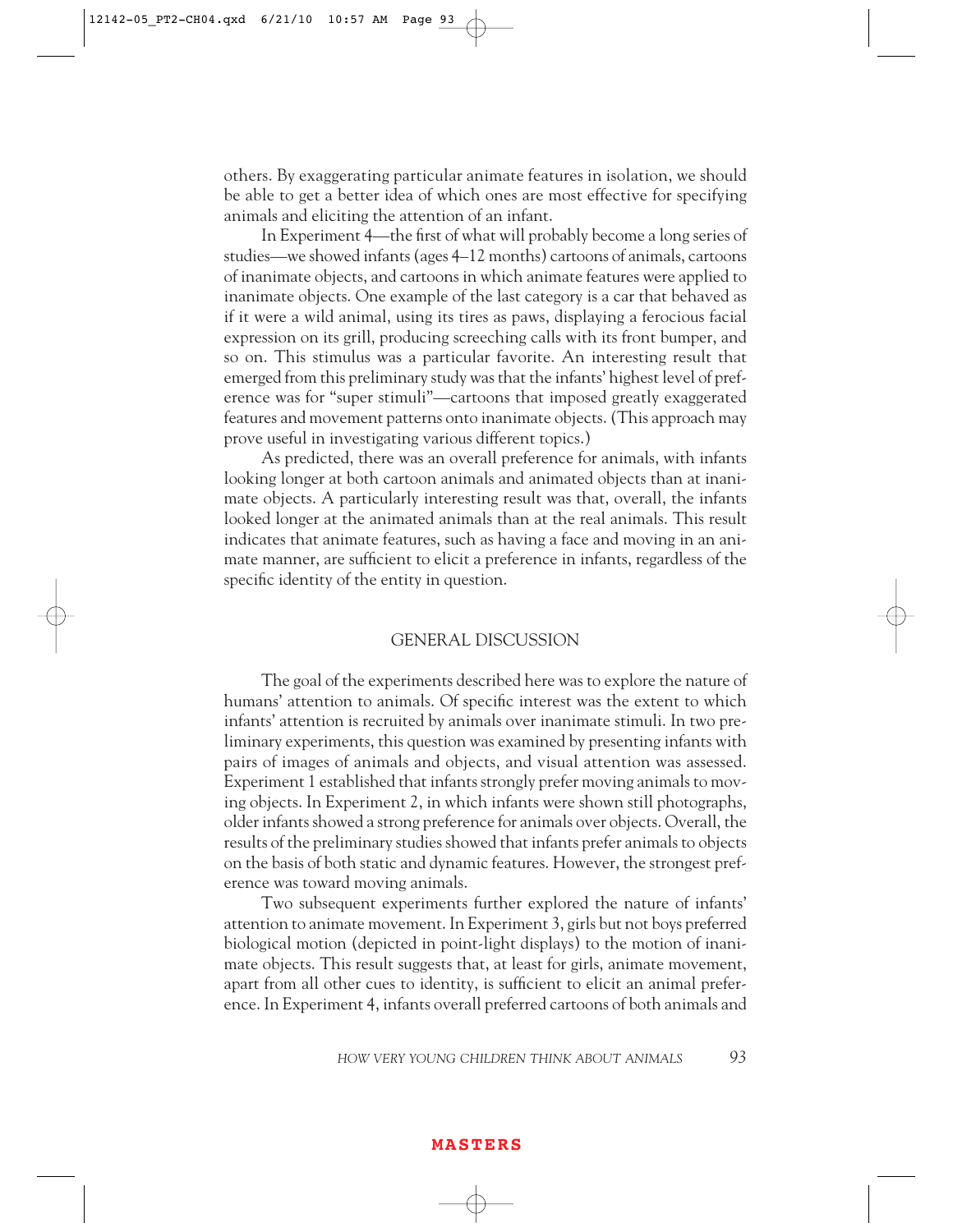animated objects (objects made to move and behave like animals) to cartoons of objects moving as they normally would. This result suggests that features of animals, such as having a face and moving like an animal, are sufficient to elicit an animal preference in infants, regardless of the identity of the object in question.

Overall, the results of the four studies described here suggest that in the first year of life infants possess a preference for animate over inanimate stimuli in numerous different forms. This research supports an intrinsic tendency for humans to orient preferentially toward animals. This basic result is consistent with the recently published animate-monitoring hypothesis, that humans have an evolved tendency to preferentially allocate attention to animals (New et al., 2007). In addition, it is consistent with the life-detector hypothesis, the idea that the human visual system readily detects and recognizes patterns of biological motion (Johnson, 2006; Simion et al., 2008). Such tendencies would have likely had adaptive value during mammalian evolution, as a high degree of attention to other animals would have facilitated survival through the rapid detection and identification of predator, prey, and conspecifics.

The results of this research have also established that particular animal features draw infants' attention. First, infants prefer animals to objects on the basis of both dynamic (as demonstrated in Experiments 1, 3, and 4) and static (as demonstrated in Experiment 2) features, even when the entity being depicted with those features is not actually an animal but rather an object made to look like an animal (as in Experiment 4).

Future work is needed to determine to a higher level of precision which dynamic and static elements of animals draw infants' attention. For example, static features of animals include (but are not limited to) facial features, eyes, legs, tails, and a particular body shape (e.g., animal bodies never possess right angles or perfectly straight lines). We know infants discriminate animals from objects on the basis of these features (e.g., Jones, Smith, & Landau, 1991; Rakison & Butterworth, 1998; Rakison & Poulin-Dubois, 2001) and, in the case of faces, actually show a preference (Cassia, Turati, & Simion, 2004; Fantz, 1961). However, more work is needed to determine precisely which of these features attracts infants' attention and to what extent.

In terms of dynamic features of animals, the results of the research described here suggest that the pattern of animal movement (as depicted in point-light displays) is sufficient to elicit an animal preference in infants, at least for girls. However, there are numerous other dynamic elements of living creatures that infants recognize as distinctly animate, such as patterns of movement with smooth trajectories (Arterberry & Bornstein, 2001; Bertenthal, 1993; Fox & McDaniel, 1982), self-initiation (Spelke, Phillips, & Woodward, 1995), and apparent agency and intentionality (Gergely, Nadasdy, Csibra, &

*94 DELOACHE, BLOOM PICKARD, & LOBUE*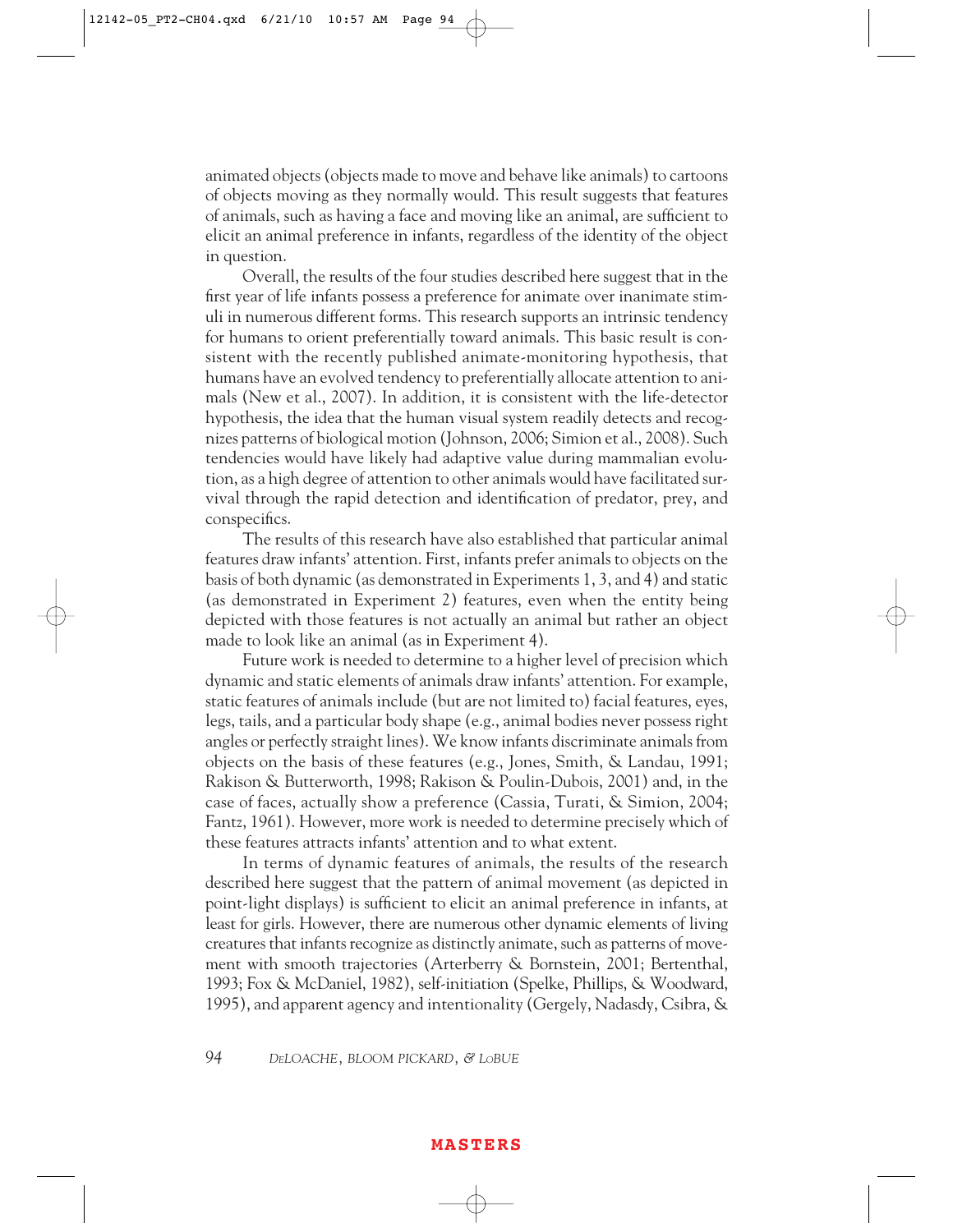Bíró, 1995; Johnson, 2003; Poulin-Dubois & Shultz, 1990; Rakison & Poulin-Dubois, 2001). Although quite a bit is known of infants' developing understanding of these concepts, future work is needed to examine which of these features of animals actually draw infants' attention. Do dynamic patterns that encompass these features draw attention to a greater extent than other types of movement?

One striking element of the studies described here is that experience with animals seems to have no effect on whether infants express an animal preference. In combination with the fact that the observed patterns of preference were relatively consistent across children, this suggests that the results of these studies reflect an intrinsic, low-level attentional bias that is immune to effects of experience (at least beyond the normative changes related to age). There are reasons to suspect that experience with animals might have had an effect on infants' preference for animals. The most likely reason is that infants with more experience with animals might find animals to be generally more familiar and thus might attend to them to a greater extent than do infants with less experience with animals. Alternatively, infants with a high degree of experience with animals might have found the novelty of the inanimate objects to be highly appealing and thus show the opposite pattern of results, a preference for inanimate objects. However, both of these cases can be ruled out because no effects of experience on patterns of preference were observed.

It is possible that the measure of experience with animals employed in these studies was not precise enough to detect subtle effects of experience. One possible reason is that the questions asked were not specific. A second possibility is that the population tested was too homogenous in terms of individuals' experiences with animals to detect any effects of experience. Testing populations with extreme degrees of animal experience, such as urban versus rural children, might yield a more heterogeneous sample, and more subtle effects of experience may thus be observable.

The question remains whether particular types of animals may draw attention more than others. There is some evidence that particular types of animals elicit specific types of responses. For example, snakes and spiders, two animals that have posed a significant threat throughout evolution, are detected more quickly than other nonthreatening entities by both adult and infant humans (DeLoache & LoBue, 2009; LoBue, 2008; LoBue & DeLoache, 2008; Ohman, Flykt, & Esteves, 2001; Ohman, Lundqvist, & Esteves, 2001) and by nonhuman primates (Shibasaki & Nobuyuki, 2008). The ability to respond quickly and efficiently to threat is highly adaptive and serves as an important survival mechanism for humans and other animals (Ohman, 1993; Ohman, Lundqvist, & Esteves, 2001). Still unresolved is the extent to which particular animals attract infants' attention over other types of animals. For example, would

*HOW VERY YOUNG CHILDREN THINK ABOUT ANIMALS 95*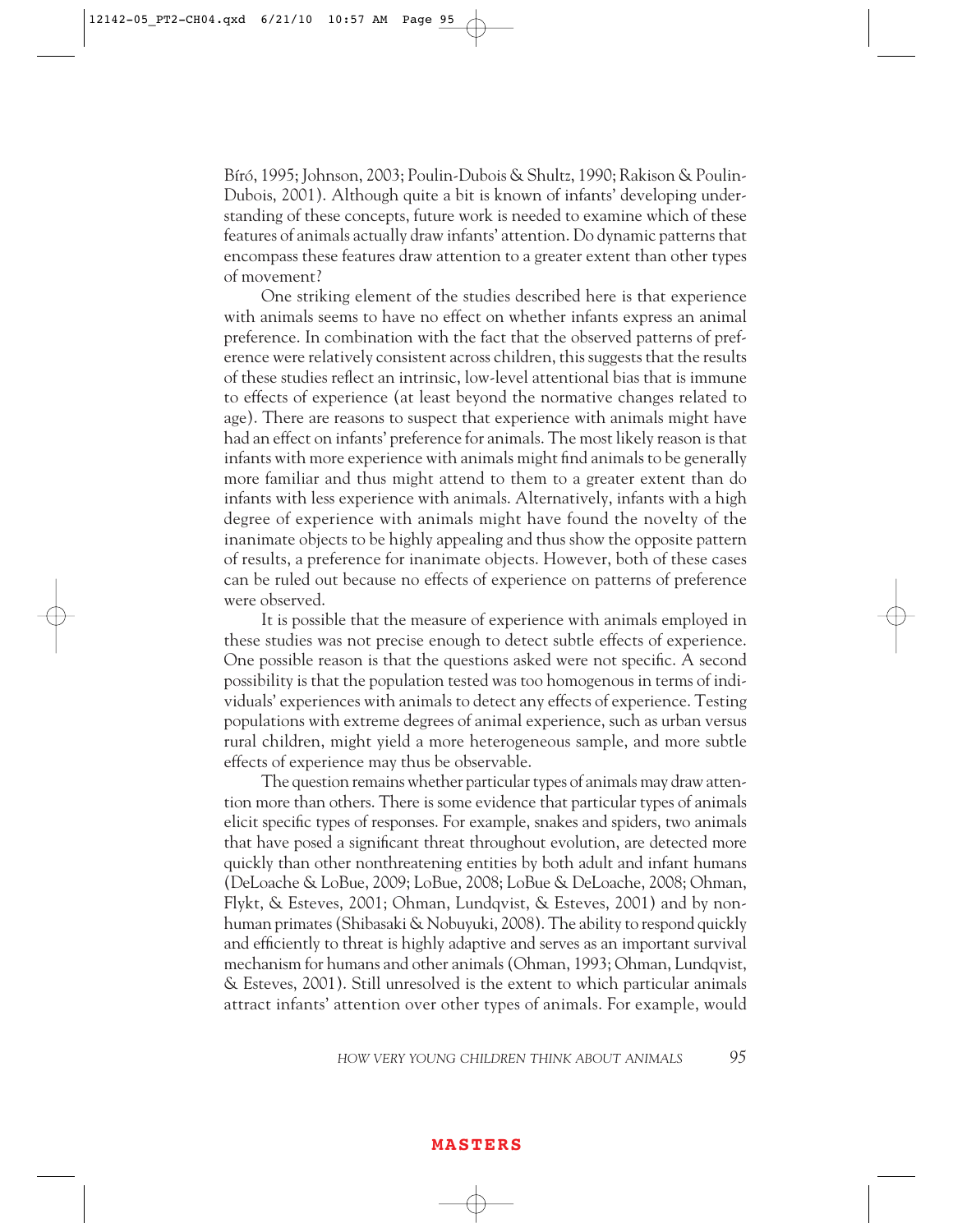infants attend differentially to animals that have posed a significant threat throughout evolution versus nonthreatening animals, humans versus nonhuman animals, prototypical versus nontypical or unusual animals, or specific classes of animals, such as mammals versus birds versus fish versus reptiles.

A related question is whether humans' attention to different types of animals changes with age. According to one theory, for example, a wariness of large mammals is likely to emerge in toddlerhood, at the point in development when children begin to explore their surroundings somewhat independently, often a distance from the safety and protection of parents or other adults (Heerwagen & Orians, 2001). A question for future research is whether children's attention to particular types of animals changes over the course of development as a result of these types of developmental changes.

Finally, the question remains, how does an intrinsic attentional bias toward animals benefit humans? One possibility, according to the animatemonitoring hypothesis, is that humans are quicker and more accurate to allocate attention to animals, thus facilitating survival through the rapid detection and identification of predator, prey, and conspecifics. Evidence for such a tendency comes from the fact that adults are quicker and more accurate in identifying changes to an animal in a scene than in an object (New et al., 2007). Does a similar monitoring bias exist in infants? Future work will examine this question.

A second possibility is that an attentional bias toward animals in infancy scaffolds conceptual development. If attention is drawn so strongly to animals over other elements of the environment, what is the impact on early learning? Might a high degree of attention to animals facilitate learning in this domain, drawing infants' attention early on to the structure and function of animals over other sorts of stimuli. Finally, perhaps the preference for animals observed in these studies among infants represents an early manifestation of biophilia, an interest and affiliation with life. Thus, future research will explore the extent to which an emotional tie to animals develops in children.

Overall, the research described here provides the first comprehensive evidence of an intrinsic attentional bias that leads even infants to preferentially attend to animate stimuli. Future work will continue to explore the nature of this bias and how it changes throughout development.

### **REFERENCES**

Arterberry, M., & Bornstein, M. (2001). Three-month-old infants' categorization of animals and vehicles based on static and dynamic attributes. *Journal of Experimental Child Psychology, 80,* 333–346.

*96 DELOACHE, BLOOM PICKARD, & LOBUE*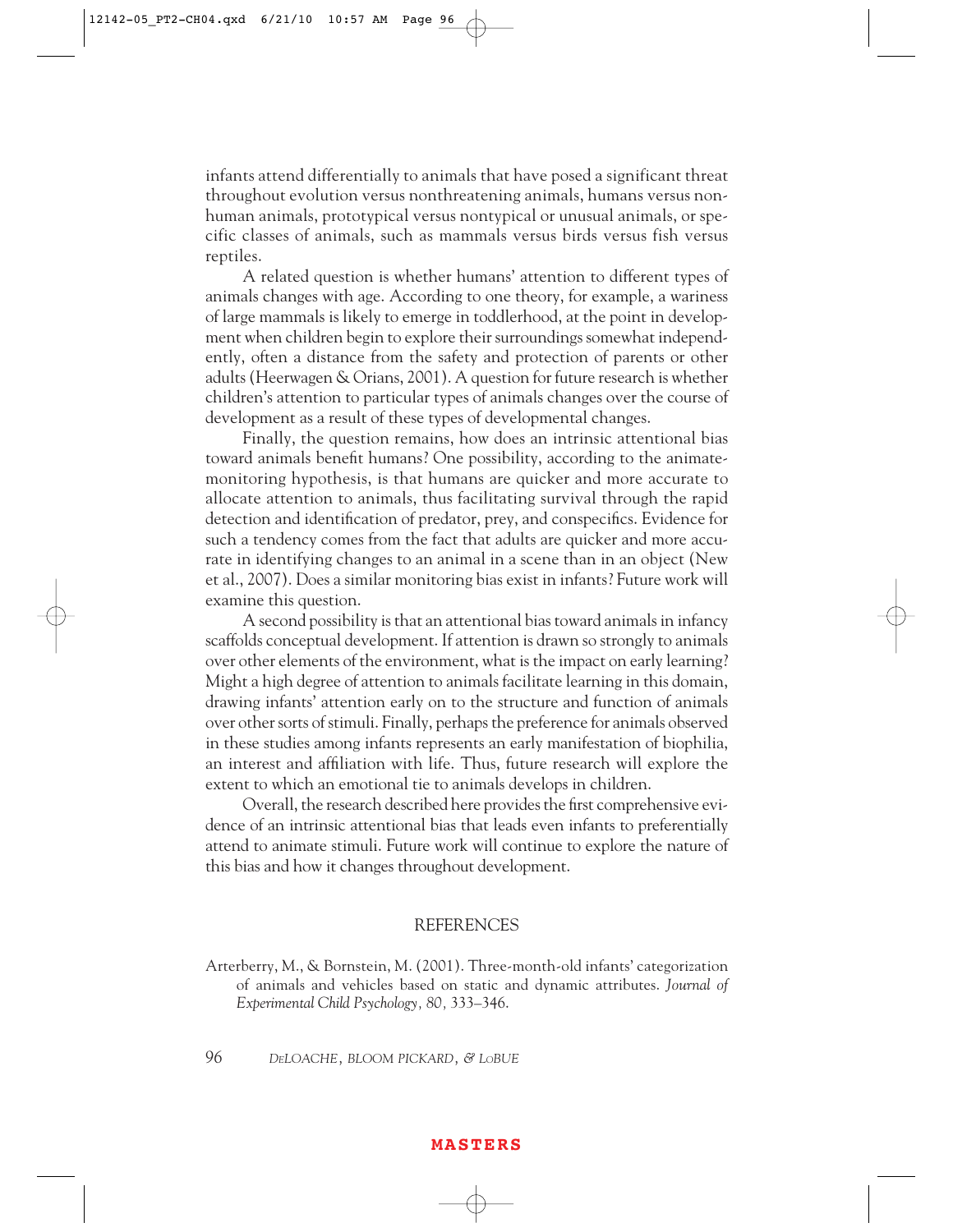- Atkinson, A., Dittrich, W., & Gemmell, A. (2004). Emotion perception from dynamic and static body expressions in point-light and full-light displays. *Perception, 33,* 717–746.
- Barton, N., Briggs, D., Eisen, J., Goldstein, D., & Patel, N. (2007). *Evolution.* Cold Spring Harbor, NY: Cold Spring Harbor Laboratory Press.
- Bertenthal, B., Proffitt, D., & Cutting, J. (1984). Infant sensitivity to figural coherence in biomechanical motion. *Journal of Experimental Child Psychology, 37,* 213–230.
- Bertenthal, B., Proffitt, D., & Kramer, S. (1987). Perception of biomechanical motions by infants: Implementation of various processing constraints. *Journal of Experimental Psychology, 13,* 577–585.
- Bertenthal, B. (1993). Infants' perception of biomechanical motions: Intrinsic image and knowledge-based constraints. In C. Granrud (Ed,), *Visual perception and cognition in infancy* (pp. 175–214). Hillsdale, NJ: Erlbaum.
- Blake, R. (1993). Cats perceive biological motion. *Psychological Science, 4,* 54–57.
- Cassia, V., Turati, C., & Simion, F. (2004). Can a nonspecific bias toward top-heavy patterns explain newborns' face preference? *Psychological Science, 15,* 379–383.
- Curtis, G. (2006). *The cave painters: Probing the mysteries of the world's first artists.* New York, NY: Alfred A. Knopf.
- Cutting, J., & Kozlowski, L. (1977). Recognizing friends by their walk: Gait perception without familiarity cues. *Bulletin of the Psychonomic Society, 9,* 353–356.
- DeLoache, J. S., & LoBue, V. (2009). The narrow fellow in the grass: Human infants associate snakes and fear. *Developmental Science, 12*(1), 201–207.
- Dittrich, W., Lea, S., Barrett, J., & Gurr, P. (1998). Categorization of natural movements by pigeons: Visual concept discrimination and biological motion. *Journal of the Experimental Analysis of Behavior, 70,* 281–299.
- Fox, R., & McDaniel, C. (1982). The perception of biological motion by human infants. *Science, 218,* 486–487.
- Franz, R. L. (1961). The origin of form perception. *Scientific American, 204,* 66–72.
- Gergely, G., Nadasdy, Z., Csibra, G., & Bíró, S. (1995). Taking the intentional stance at 12 months of age. *Cognition, 56,* 165–193.
- Hart, D., & Sussman, R. (2005). *Man the hunted: Primates, predators, and human evolution.* New York, NY: Westview Press.
- Heerwagen, J., & Orians, G. (2001). The ecological world of children. In P. Kahn and S. Kellert (Eds.), *Children and nature: Psychological, sociocultural, and evolutionary investigations* (pp. 29–64). Cambridge, MA: MIT Press.
- Herman, L., Morrel-Samuels, P., & Pack, A. (1990). Bottlenosed dolphin and human recognition of veridical and degraded video displays of an artificial gestural language. *Journal of Experimental Psychology, 119,* 215–230.
- Johnson, M. (2006). Biological motion: A perceptual life detector? *Current Biology, 16,* R376–R377.

*HOW VERY YOUNG CHILDREN THINK ABOUT ANIMALS 97*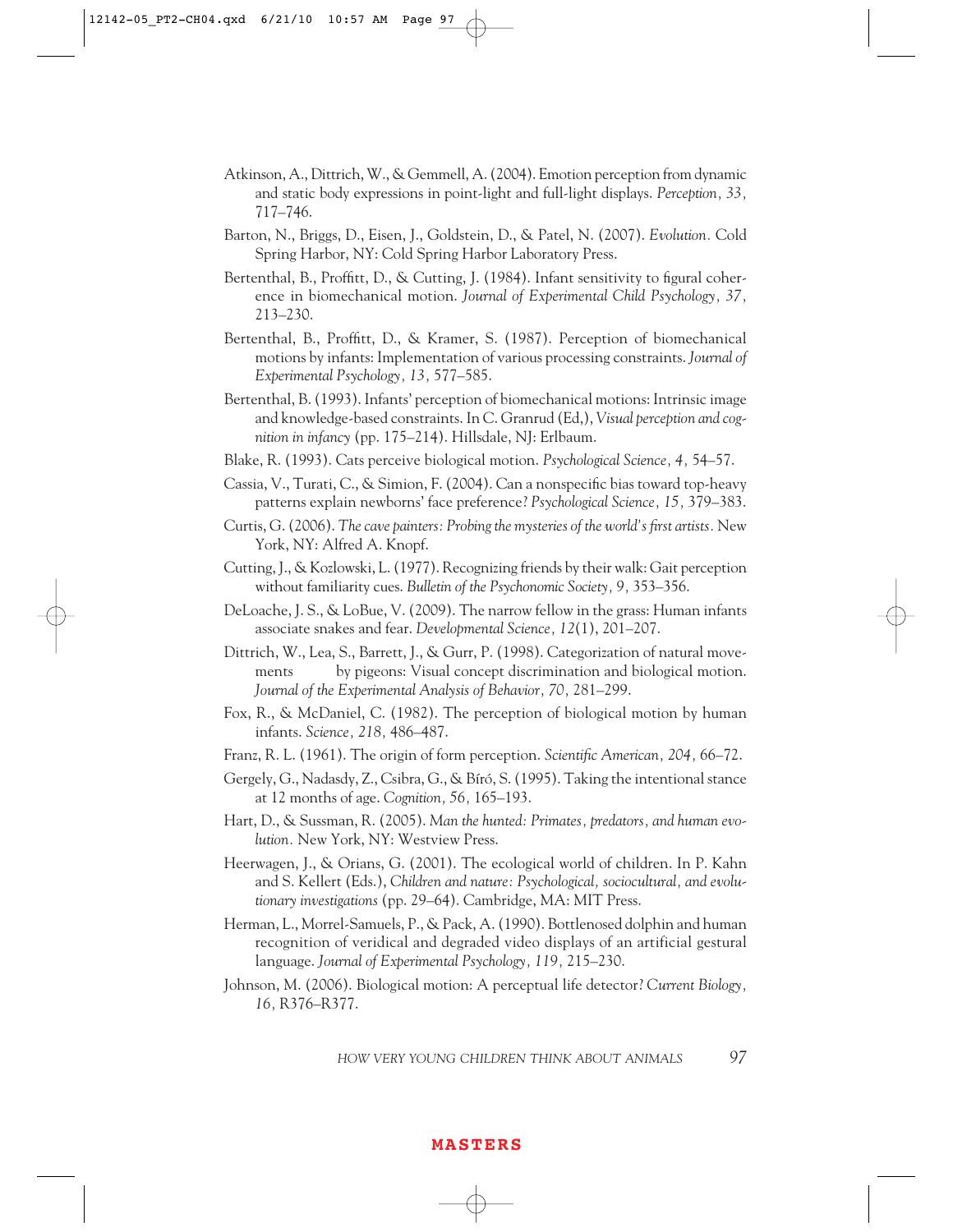- Johnson, S. (2003). Detecting agents. *Philosophical Transactions of the Royal Society of London, Series B, 358,* 549–559.
- Jones, K., Smith, L., & Landau, B. (1991). Object properties and knowledge in early lexical learning. *Child Development, 62,* 499–516.
- Kahn, P., Friedman, B., Gill, B., Hagman, J., Severson, R., Freier, N., . . . Stolyar, A. (2007). A plasma display window? The shifting baseline problem in a technologically mediated natural world. *Journal of Environmental Psychology, 22,* 192–199.
- Kaplan, R., & Kaplan, S. (1989). *The experience of nature: A psychological perspective.* Cambridge, England: Cambridge University Press.
- LoBue, V. (2010). And along came a spider: Superior detection of spiders in children and adults *Journal of Experimental Child Psychology, 107,* 59–66.
- LoBue, V., & DeLoache, J. S. (2008). Detecting the snake in the grass: Attention to fear-relevant stimuli by adults and young children. *Psychological Science, 19,* 284–289.
- LoBue, V., & DeLoache, J. S. (2010). Superior detection of threat-relevant stimuli in infancy. *Developmental Science, 13*(1), 221–228.
- Nelson, K. (1973). Structure and strategy in learning to talk. *Monographs of the Society for Research in Child Development, 38,* 1–135.
- New, J., Cosmides, L., & Tooby, J. (2007). Category-specific attention for animals reflects ancestral priorities, not expertise. *Proceedings of the National Academy of Sciences, 104,* 6598–6603.
- Ohman, A. (1993). Fear and anxiety as emotional phenomena: clinical phenomenology, evolutionary perspectives, and information-processing mechanisms. In M. Lewis & J. Haviland (Eds.), *Handbook of emotions* (pp. 511–536). New York, NY: Guilford Press.
- Ohman, A., Flykt, A., & Esteves, F. (2001). Emotion drives attention: Detecting the snake in the grass. *Journal of Experimental Psychology: General, 130,* 466–478.
- Ohman, A., Lundqvist, D., & Esteves, F. (2001). The face in the crowd revisited: An anger superiority effect with schematic faces. *Journal of Personality and Social Psychology, 80,* 381–396.
- Pavlova, M., Krageloh-Mann, I., Sokolov, A., & Birbaumer, N. (2001). Recognition of point-light biological motion displays by young children. *Perception, 30,* 925–933.
- Poulin-Dubois, D., & Shultz, T. (1990). The infant's concept of agency: The distinction between social and nonsocial objects. *Journal of Genetic Psychology, 151,* 77–90.
- Rakison, D., & Butterworth, G. (1998). Infants' attention to object structure in early categorization. *Developmental Psychology, 34,* 1310–1325.
- Rakison, D., & Poulin-Dubois, D. (2001). Developmental origin of the animate– inanimate distinction. *Psychological Bulletin, 127,* 209–228.
- Shibasaki, M., & Nobuyuki, K. (2008). Rapid detection of snakes by Japanese monkeys (*Macaca fuscata*): An evolutionarily predisposed visual system. *Journal of Comparative Psychology, 123,* 131–135.

*98 DELOACHE, BLOOM PICKARD, & LOBUE*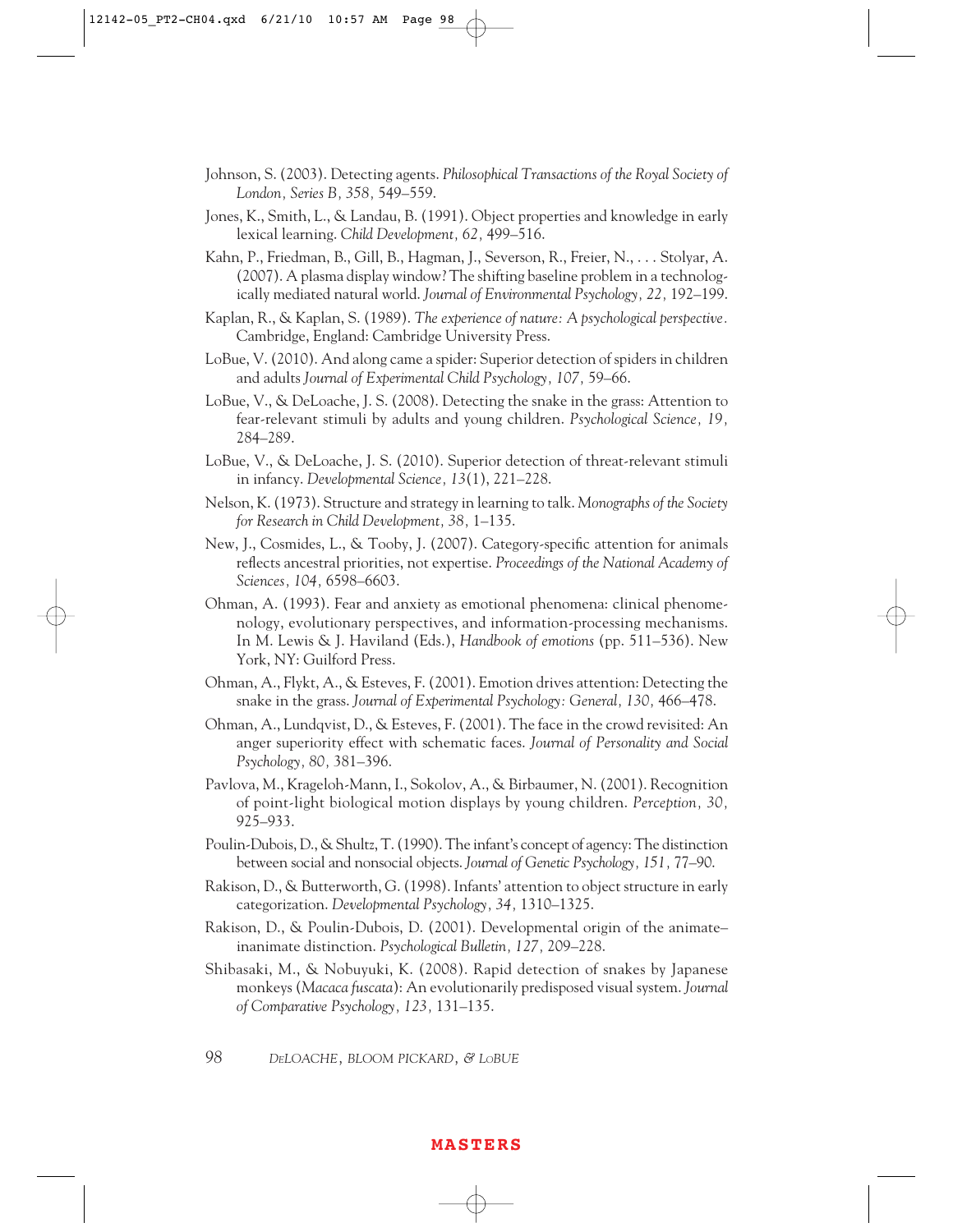- Simion, F., Regolin, L., & Buff, H. (2008). A predisposition for biological motion in the newborn baby. *Proceedings of the National Academy of Sciences, 105,* 809–813.
- Spelke, E., Phillips, A., & Woodward, A. (1995). Infants' knowledge of object motion and human action. In D. Sperber, D. Premack, & A. James (Eds.), *Causal cognition: A multidisciplinary debate.* New York, NY: Oxford University Press.
- Stiner, M. (1994). *Honor among thieves.* Princeton, NJ: Princeton University Press.
- Tardif, T., Fletcher, P., Liang, W., Zhang, Z., Kacriroti, N., & Marchman, V. (2008). Baby's first 10 words. *Developmental Psychology, 44,* 929–938.
- Troje, N., Westhoff, C., & Lavriv, M. (2005). Person identification from biological motion: Effects of structural and kinematic cues. *Perception & Psychophysics, 67,* 667 –675.
- Ulrich, R. (1984). View through a window may influence recovery from surgery. *Science, 224,* 420–421.
- Vallortigara, G., Regolin, L., & Marconata, F. (2005). Visually inexperienced chicks exhibit spontaneous preference for biological motion patterns. *PLOS Biology, 3,* 1312–1316.
- Walk, R., & Homan, C. (1984). Emotion and dance in dynamic light displays. *Bulletin of the Psychonomic Society, 22,* 437–440.

Wargo, E. (2005). Animated expressions. *APA Observer, 18.*

Weise, E. (September 11, 2007). We really love—and spend on—our pets. *USA Today.*

#### *HOW VERY YOUNG CHILDREN THINK ABOUT ANIMALS 99*